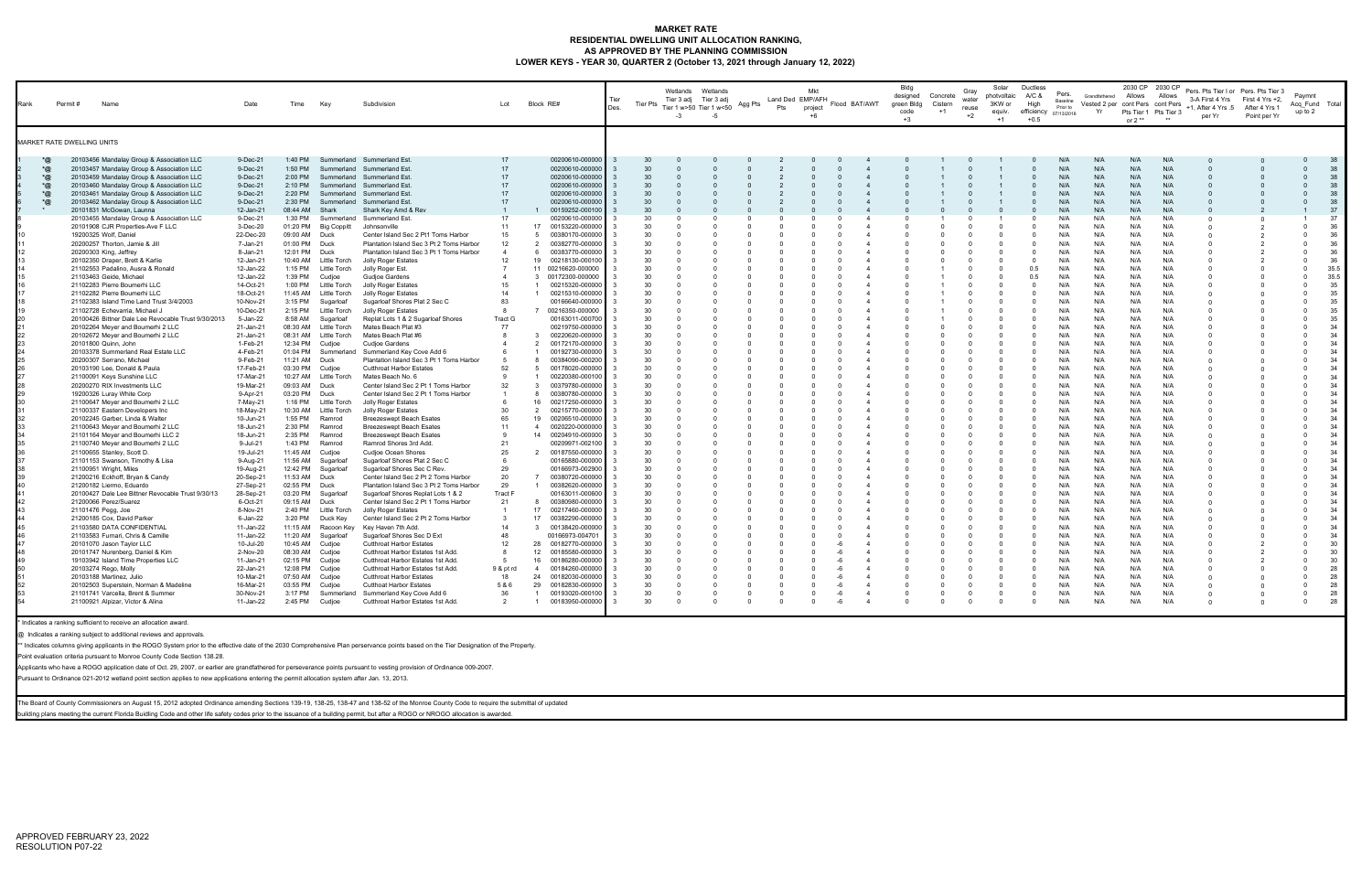#### **ADMINISTRATIVE RELIEF RESIDENTIAL DWELLING UNIT ALLOCATION RANKING, AS APPROVED BY THE PLANNING COMMISSION LOWER KEYS - YEAR 30, QUARTER 2 (October 13, 2021 through January 12, 2022)**

| Rank | Permit # | Name                                               | Date | Time | Key | Subdivision | Lot | Block | RE# | Tier Des. Tier Pts | Wetlands Wetlands<br>Tier 3 adj Tier 3 adj<br>Tier 1 w>50 Tier 1 w<50 -<br>$-3$<br>5 | Agg Pts | Land Ded<br>Pts | Mkt<br>EMP/AFH Flood<br>project +6 | BAT/<br>AWT | Bldg<br>designed<br>green Bldg<br>code<br>$+3$ | Concrete<br>Cistern +1 | Gray water<br>reuse +2 | Solar<br>Solar<br>photvoltaic Du<br>3KW or<br>equiv.<br>$+1$ | e |
|------|----------|----------------------------------------------------|------|------|-----|-------------|-----|-------|-----|--------------------|--------------------------------------------------------------------------------------|---------|-----------------|------------------------------------|-------------|------------------------------------------------|------------------------|------------------------|--------------------------------------------------------------|---|
|      |          | MARKET RATE DWELLING UNITS (ADMINISTRATIVE RELIEF) |      |      |     |             |     |       |     |                    |                                                                                      |         |                 |                                    |             |                                                |                        |                        |                                                              |   |

| Ductless A/C<br>& High<br>efficiency<br>$+0.5$ | Pers, Baseline<br>Prior to<br>07/13/2016 | Grandfathered<br>Vested 2 per<br>Yr | 2030 CP<br>Allows cont<br>1 or 2 ** | 2030 CP<br>Allows cont<br>Pers Pts Tier Pers Pts Tier<br>$3**$ | Pers. Pts<br>Yrs .5 per Yr | Pers. Pts<br>Tier I or 3-A Tier 3 First 4<br>First 4 Yrs Yrs +2, After Acq Fund<br>+1, After 4 4 Yrs 1 Point<br>per Yr | Paymnt<br>up to 2 | Total |
|------------------------------------------------|------------------------------------------|-------------------------------------|-------------------------------------|----------------------------------------------------------------|----------------------------|------------------------------------------------------------------------------------------------------------------------|-------------------|-------|
|                                                |                                          |                                     |                                     |                                                                |                            |                                                                                                                        |                   |       |
|                                                |                                          |                                     |                                     |                                                                |                            |                                                                                                                        |                   |       |
|                                                |                                          |                                     |                                     |                                                                |                            |                                                                                                                        |                   |       |
|                                                |                                          |                                     |                                     |                                                                |                            |                                                                                                                        |                   |       |

**\*** Indicates a ranking sufficient to receive an allocation award.

**@** Indicates a ranking subject to additional reviews and approvals.

Point evaluation criteria pursuant to Monroe County Code Section 138.28

Applicants who have a ROGO application date of Oct. 29, 2007, or earlier are grandfathered for perseverance points pursuant to vesting provision of Ordinance 009-2007

Pursuant to Ordinance 021-2012 wetland point section applies to new applications entering the permit allocation system after Jan. 13, 2013

The Board of County Commissioners on August 15, 2012 adopted Ordinance amending Sections 139-19, 138-25, 138-47 and 138-52 of the Monroe County Code to require the submittal of updated building plans meeting the current Florida Buidling Code and other life safety codes prior to the issuance of a building permit, but after a ROGO or NROGO allocation is awarded.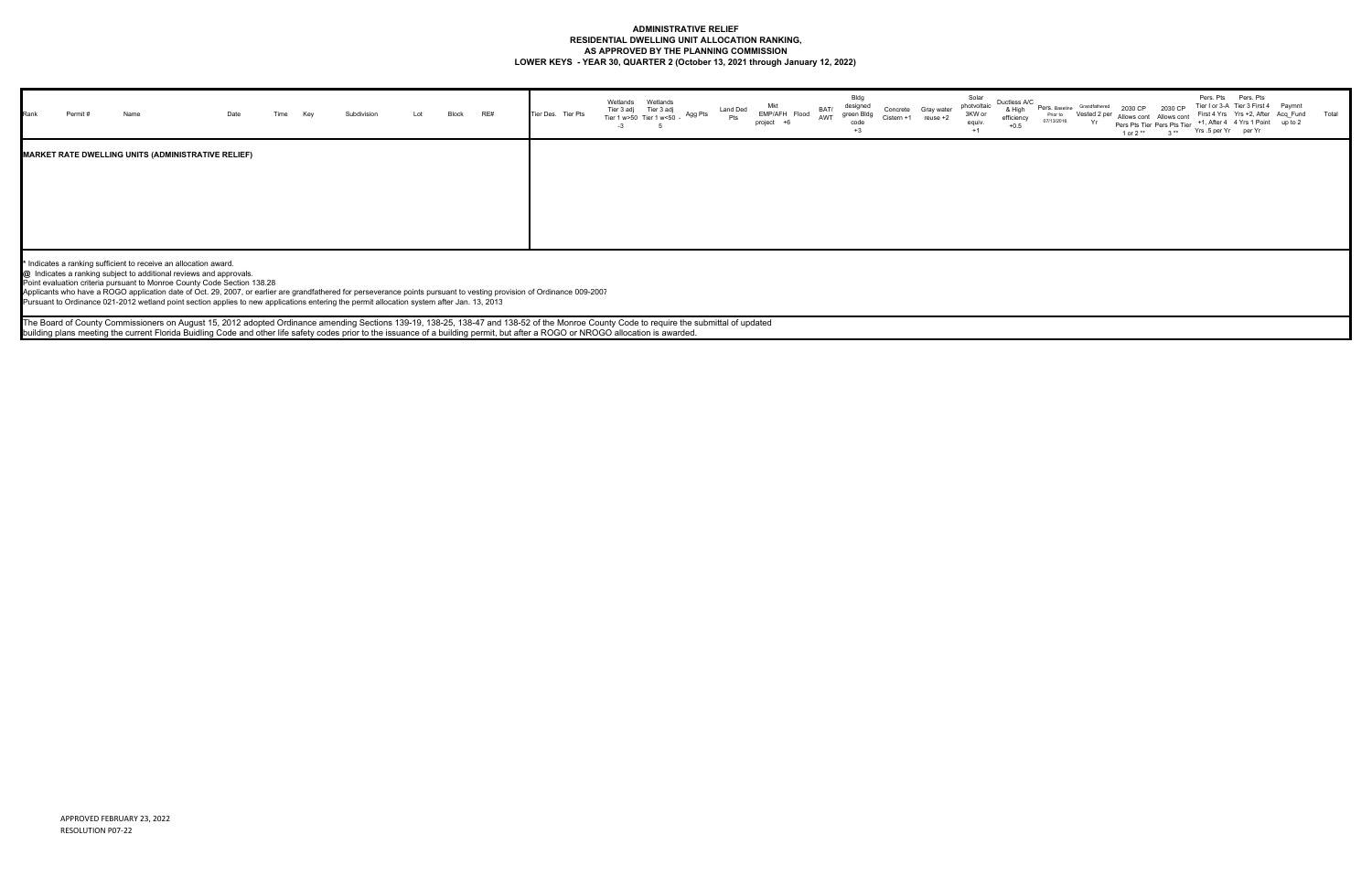#### **MARKET RATE RESIDENTIAL DWELLING UNIT ALLOCATION RANKING, AS APPROVED BY THE PLANNING COMMISSION UPPER KEYS - YEAR 30, QUARTER 2 (October 13, 2021 through January 12, 2022)**

| Rank Permit#<br>Name                                                                 | Date      | Key<br>Time                                                                                           | Subdivision                                                   | Lot                       | Block                | RE#                                | Tier Des.         | Tier Pts         | Wetlands<br>$-3$ | Wetlands<br>Tier 3 adj Tier 3 adj<br>Tier 1 w>50 Tier 1 w<50<br>-5 | Agg Pts | Land Ded EMP/AFH<br>Pts | Mkt<br>project<br>+6 | Flood BAT/<br>AWT | Bldg<br>designed<br>green Bldg<br>code<br>$+3$ | Concrete Gray<br>Cistern<br>$+1$ | water<br>reuse +2 | Solar<br>photvoltaic A/C &<br>3KW or<br>equiv.<br>$+1$ | Ductless<br>High<br>efficiency<br>$+0.5$ | Pers. First<br>4 Yrs<br>(Baseline) | Each Add<br>Yrs If Vested | 2030 CP<br>Allows cont<br>or 2 $**$ |            | 2030 CP Pers. Pts Tier I or 3-A Pers. Pts Tier 3 | Allows cont First 4 Yrs +1, After 4 First 4 Yrs +2, After Acq Fund<br>Pers Pts Tier 1 Pers Pts Tier 3 Yrs .5 per Yr 4 Yrs 1 Point per Yr up to 2 | Paymnt | Total    |
|--------------------------------------------------------------------------------------|-----------|-------------------------------------------------------------------------------------------------------|---------------------------------------------------------------|---------------------------|----------------------|------------------------------------|-------------------|------------------|------------------|--------------------------------------------------------------------|---------|-------------------------|----------------------|-------------------|------------------------------------------------|----------------------------------|-------------------|--------------------------------------------------------|------------------------------------------|------------------------------------|---------------------------|-------------------------------------|------------|--------------------------------------------------|--------------------------------------------------------------------------------------------------------------------------------------------------|--------|----------|
| MARKET RATE DWELLING UNITS                                                           |           |                                                                                                       |                                                               |                           |                      |                                    |                   |                  |                  |                                                                    |         |                         |                      |                   |                                                |                                  |                   |                                                        |                                          |                                    |                           |                                     |            |                                                  |                                                                                                                                                  |        |          |
| * 21300495 Grey Properties LLC                                                       |           | 7-Jun-21 10:50 AM Key Largo Ocean Isle Estates                                                        |                                                               | 32                        |                      | 00540360-000000                    |                   |                  |                  |                                                                    |         |                         |                      |                   |                                                |                                  |                   |                                                        |                                          |                                    | N/A                       | N/A                                 | N/A        |                                                  |                                                                                                                                                  |        | 35       |
| * 21301356 Carlton, David Eric                                                       |           | 26-Oct-21 12:19 PM Key Largo South Creek Village                                                      |                                                               | 12                        | 10 <sup>10</sup>     | 00468290-000100                    |                   |                  |                  |                                                                    |         |                         |                      |                   |                                                |                                  |                   |                                                        |                                          | N/A                                | N/A                       | N/A                                 | N/A        |                                                  |                                                                                                                                                  |        | 35       |
| * 20301399 Miller, David & Raisa                                                     |           | 18-Nov-21 1:50 PM Key Largo Twin Lakes 1st Add.                                                       |                                                               | 39 (Pt Tract A)           |                      | 0055100-0003900                    |                   |                  |                  |                                                                    |         |                         |                      |                   |                                                |                                  |                   |                                                        |                                          | N/A                                | N/A                       | N/A                                 | N/A        |                                                  |                                                                                                                                                  |        | 35       |
| * 20301951 Pozo, Roberto                                                             |           | 12-Apr-21 04:50 PM Key Largo Key Largo Beach                                                          | 11-Jan-22 2:50 PM Key Largo Riviera Village Rev. Amd.         | 12                        | 2                    | 00510280-000000<br>00501150-000000 |                   | 30               |                  |                                                                    |         |                         |                      |                   |                                                |                                  |                   |                                                        |                                          | N/A<br>N/A                         | N/A<br>N/A                | N/A<br>N/A                          | N/A<br>N/A |                                                  |                                                                                                                                                  |        | 35<br>34 |
| * 20301632 Grey Properties LLC<br>* 20302036 Grey Properties LLC                     |           | 12-Apr-21 05:00 PM Key Largo Key Largo Beach                                                          |                                                               | 10                        |                      | 00501160-000000                    |                   |                  |                  |                                                                    |         |                         |                      |                   |                                                |                                  |                   |                                                        | $\Omega$                                 | N/A                                | N/A                       | N/A                                 | N/A        |                                                  |                                                                                                                                                  |        | 34       |
| 21300337 HHA Home Services Corp                                                      |           | 1-Jun-21 10:50 AM Key Largo Buccaneer Point                                                           |                                                               |                           |                      | 00496131-009500                    |                   | 30               |                  |                                                                    |         |                         |                      |                   |                                                |                                  |                   |                                                        |                                          | N/A                                | N/A                       | N/A                                 | N/A        |                                                  |                                                                                                                                                  |        | 34       |
| * 20301831 Beltran, Eriel                                                            |           | 28-Jun-21 9:00 AM Key Largo Lake Surprise Estates                                                     |                                                               |                           |                      | 00534290-000000                    |                   |                  |                  |                                                                    |         |                         |                      |                   |                                                |                                  |                   |                                                        |                                          | N/A                                | N/A                       | N/A                                 | N/A        |                                                  |                                                                                                                                                  |        | 34       |
| 21300969 Fried, Harold                                                               | 30-Jun-21 |                                                                                                       | 3:14 PM Key Largo Harris Ocean Park Estates                   | 46                        | $\overline{2}$       | 0044760-0000000                    | $\mathbf{3}$      | 30               |                  |                                                                    |         |                         |                      |                   |                                                |                                  |                   |                                                        |                                          | N/A                                | N/A                       | N/A                                 | N/A        |                                                  | $\Omega$                                                                                                                                         |        | 34       |
| 20301758 ACV Properties Inc                                                          |           |                                                                                                       | 6-Jul-21 7:11 AM Key Largo Winston Waterways Amd              |                           | $\overline{2}$       | 00546380-000000                    | $_{\rm 3}$        | 30               |                  |                                                                    |         |                         |                      |                   |                                                |                                  |                   |                                                        |                                          | N/A                                | N/A                       | N/A                                 | N/A        |                                                  |                                                                                                                                                  |        | 34       |
| 21300109 Yoel Investment Corp                                                        |           | 22-Jul-21 03:00 PM Key Largo Key Largo Beach Add.                                                     |                                                               | -3                        | 13                   | 00503340-000000                    | $_{\rm 3}$        | 30               |                  |                                                                    |         |                         |                      |                   |                                                |                                  |                   |                                                        |                                          | N/A                                | N/A                       | N/A                                 | N/A        |                                                  |                                                                                                                                                  |        | 34       |
| 17304505 Bahama 167 Construction Corp                                                |           | 9-Aug-21 01:52 PM Key Largo South Creek Village                                                       |                                                               |                           | $\overline{4}$       | 00467150-000000                    | $_{3}$            | 30               |                  |                                                                    |         |                         |                      |                   |                                                |                                  |                   |                                                        | $\Omega$                                 | N/A                                | N/A                       | N/A                                 | N/A        |                                                  |                                                                                                                                                  |        | 34       |
| 20301515 Kocol, John                                                                 |           | 18-Aug-21 12:30 PM Key Largo Pirates Cove                                                             |                                                               | 4                         | 6                    | 00493600-000100                    | $_{\rm 3}$        | 30               |                  |                                                                    |         |                         |                      |                   |                                                |                                  |                   |                                                        |                                          | N/A                                | N/A                       | N/A                                 | N/A        |                                                  |                                                                                                                                                  |        | 34       |
| 19301947 Vera, Regino                                                                |           | 18-Aug-21 01:35 PM Key Largo Lake Surprise Estates                                                    |                                                               |                           | $\mathbf{1}$         | 00533640-000000                    | - 3               | 30               |                  |                                                                    |         |                         |                      |                   |                                                |                                  |                   |                                                        |                                          | N/A                                | N/A                       | N/A                                 | N/A        |                                                  |                                                                                                                                                  |        | 34       |
| 20301168 Boada/Nunez                                                                 |           |                                                                                                       | 30-Aug-21 12:34 PM Key Largo Stillwright Point Plat No. 1     | 18                        |                      | 00514510-000000                    | -3                | 30               |                  |                                                                    |         |                         |                      |                   |                                                |                                  |                   |                                                        |                                          | N/A                                | N/A                       | N/f                                 | N/A        |                                                  |                                                                                                                                                  |        | 34       |
| 20301537 Conchrete Properties<br>21300672 3L Garden Investment LLC                   |           | 1-Sep-21 01:00 PM Key Largo Paradise Point<br>3-Sep-21 12:00 PM Key Largo Ocean Isle Estate           |                                                               | 10<br>$\overline{4}$      |                      | 00513580-000100<br>00538100-000000 | - 3               | 30<br>30         |                  |                                                                    |         |                         |                      |                   |                                                |                                  |                   |                                                        |                                          | N/A<br>N/A                         | N/A<br>N/A                | N/A<br>N/A                          | N/A<br>N/A |                                                  |                                                                                                                                                  |        | 34<br>34 |
| 16305782 TDGroup Holdings 1 LLC                                                      |           | 8-Sep-21 02:51 PM Key Largo Oceana                                                                    |                                                               | 21                        |                      | 00085660-000000                    | -3                | 30               |                  |                                                                    |         |                         |                      |                   |                                                |                                  |                   |                                                        |                                          | N/A                                | N/A                       | N/A                                 | N/A        |                                                  |                                                                                                                                                  |        | 34       |
| 18302649 Leyva, Sergio & Gloria                                                      |           | 14-Sep-21 09:40 AM Key Largo Buccaneer Point                                                          |                                                               | 20                        | $\overline{2}$       | 00496131-004000                    | - 3               | 30               |                  |                                                                    |         |                         |                      |                   |                                                |                                  |                   |                                                        |                                          | N/A                                | N/A                       | N/A                                 | N/A        |                                                  |                                                                                                                                                  |        | 34       |
| 21300464 Jorge, Roberto & Jeanette<br>21301459 Fried, Harold                         |           | 22-Sep-21 01:57 PM Key Largo Pirates Cove 1st Add<br>27-Sep-21 10:45 AM Key Largo Ocean Park Village  |                                                               |                           | 19<br>$\overline{4}$ | 00495660-000100<br>00446180-000000 | - 3<br>$_{\rm 3}$ | 30<br>30         |                  |                                                                    |         |                         |                      |                   |                                                |                                  |                   |                                                        |                                          | N/A<br>N/A                         | N/A<br>N/A                | N/A<br>N/A                          | N/A<br>N/A |                                                  |                                                                                                                                                  |        | 34<br>34 |
| 20302106 Key Largo Reef LLC                                                          |           | 27-Sep-21 01:34 PM Key Largo Seaside Re-subd.                                                         |                                                               | 20                        |                      | 00491800-000000                    | - 3               | 30               |                  |                                                                    |         |                         |                      |                   |                                                |                                  |                   |                                                        |                                          | N/A                                | N/A                       | N/A                                 | N/A        |                                                  |                                                                                                                                                  |        | 34       |
| 21301434 Correa, Octavio                                                             |           | 6-Oct-21 02:00 PM Key Largo Pamela Villa                                                              |                                                               |                           |                      | 00463700-000300                    |                   | 30               |                  |                                                                    |         |                         |                      |                   |                                                |                                  |                   |                                                        |                                          | N/A                                | N/A                       | N/A                                 | N/A        |                                                  |                                                                                                                                                  |        | 34       |
| 21300766 3L Garden Investment LLC                                                    |           | 8-Oct-21 02:35 PM Key Largo Ocean Isle Estate                                                         |                                                               | 22                        |                      | 00538280-000000                    | - 3               | 30               |                  |                                                                    |         |                         |                      |                   |                                                |                                  |                   |                                                        |                                          | N/A                                | N/A                       | N/A                                 | N/A        |                                                  |                                                                                                                                                  |        | 34       |
| 21300921 FGR Orange LLC                                                              |           | 12-Oct-21 02:12 PM Key Largo Key Largo Park Amd.                                                      |                                                               | 12                        | 20                   | 00527680-000120                    | - 3               | 30               |                  |                                                                    |         |                         |                      |                   |                                                |                                  |                   |                                                        |                                          | N/A                                | N/A                       | N/A                                 | N/A        |                                                  |                                                                                                                                                  |        | 34       |
| 21301141 Angel, Brooks & Kenneth                                                     |           | 28-Oct-21 1:45 PM Key Largo Buccaneer Point                                                           |                                                               | 20                        | 5                    | 00496131-013800                    | -3                | 30               |                  |                                                                    |         |                         |                      |                   |                                                |                                  |                   |                                                        |                                          | N/A                                | N/A                       | N/f                                 | N/A        |                                                  |                                                                                                                                                  |        | 34       |
| 21300920 FGR Orange LLC                                                              |           | 4-Nov-21 3:35 PM Key Largo Key Largo Park Amd                                                         |                                                               | 11                        | 20                   | 00527680-00011                     | - 3               | 30               |                  |                                                                    |         |                         |                      |                   |                                                |                                  |                   |                                                        |                                          | N/A                                | N/A                       | N/A                                 | N/A        |                                                  |                                                                                                                                                  |        | 34       |
| 21300919 FGR Orange LLC                                                              |           | 9-Nov-21 2:47 PM Key Largo Key Largo Park Amd                                                         |                                                               | 10                        | 20                   | 00527680-000100                    | - 3               | 30               |                  |                                                                    |         |                         |                      |                   |                                                |                                  |                   |                                                        |                                          | N/A                                | N/A                       | N/A                                 | N/A        |                                                  |                                                                                                                                                  |        | 34       |
| 21301135 Alsina, Emmanuel                                                            |           |                                                                                                       | 15-Nov-21 1:06 PM Key Largo Cross Key Waterways Est. Sec. 3   | $\overline{4}$            | $\overline{4}$       | 00468473-005201                    | - 3               | 30               |                  |                                                                    |         |                         |                      |                   |                                                |                                  |                   |                                                        |                                          | N/A                                | N/A                       | N/A                                 | N/A        |                                                  |                                                                                                                                                  |        | 34       |
| 21300450 NVJ Multiservices Inc                                                       |           | 17-Nov-21 12:47 PM Key Largo Ocean Isle Est.                                                          |                                                               | 15                        | $\mathbf{3}$         | 00538760-000100                    | - 3               | 30               |                  |                                                                    |         |                         |                      |                   |                                                |                                  |                   |                                                        | - 0                                      | N/A                                | N/A                       | N/A                                 | N/A        |                                                  |                                                                                                                                                  |        | 34       |
| 21301795 Rodriguez, Miriam                                                           |           | 19-Nov-21 1:50 PM Key Largo Largo Sound Village                                                       |                                                               | 19                        | 11                   | 00476170-000100                    | - 3               | 30               |                  |                                                                    |         |                         |                      |                   |                                                |                                  |                   |                                                        |                                          | N/A                                | N/A                       | N/A                                 | N/A        |                                                  |                                                                                                                                                  |        | 34<br>34 |
| 21301173 True Investor LLC<br>21301968 Keys Property Holdings LLC                    |           | 15-Dec-21 2:50 PM Key Largo Stillwright Point No. 1<br>5-Jan-22 12:53 PM Key Largo Key Largo Park Amd |                                                               | 19<br>12                  | 15                   | 00514520-000000<br>00526680-000000 | -3                | 30<br>30         |                  |                                                                    |         |                         |                      |                   |                                                |                                  |                   |                                                        |                                          | N/A<br>N/A                         | N/A<br>N/A                | N/A<br>N/A                          | N/A<br>N/A |                                                  |                                                                                                                                                  |        | 34       |
| 21302069 Keys Property Holdings LLC                                                  |           | 5-Jan-22 12:58 PM Key Largo Key Largo Park Amd                                                        |                                                               | 13                        | 15                   | 00526690-000000                    |                   | 30               |                  |                                                                    |         |                         |                      |                   |                                                |                                  |                   |                                                        |                                          | N/A                                | N/A                       | N/A                                 | N/A        |                                                  |                                                                                                                                                  |        | 34       |
| 20301299 PL Ocean Residences Holding LLC                                             |           | 12-Oct-21 04:00 PM Key Largo metes & bounds                                                           |                                                               |                           |                      | 00090820-000000                    |                   | 30               |                  |                                                                    |         |                         |                      |                   |                                                |                                  |                   |                                                        |                                          | N/A                                | N/A                       | N/A                                 | N/A        |                                                  |                                                                                                                                                  |        | 31       |
| 20301303 PL Ocean Residences Holding LLC                                             |           | 12-Oct-21 04:02 PM Key Largo metes & bounds                                                           |                                                               |                           |                      | 00090820-000000                    |                   | 30               |                  |                                                                    |         |                         |                      |                   |                                                |                                  |                   |                                                        |                                          | N/A                                | N/A                       | N/A                                 | N/A        |                                                  |                                                                                                                                                  |        | 31       |
| 20301301 PL Ocean Residences Holding LLC                                             |           | 12-Oct-21 04:05 PM Key Largo metes & bounds                                                           |                                                               |                           |                      | 00090820-000000                    |                   | 30               |                  |                                                                    |         |                         |                      |                   |                                                |                                  |                   |                                                        |                                          | N/A                                | N/A                       | N/A                                 | N/A        |                                                  |                                                                                                                                                  |        | 31       |
| 20301300 PL Ocean Residences Holding LLC                                             |           | 12-Oct-21 04:07 PM Key Largo metes & bounds                                                           |                                                               |                           |                      | 00090820-000000                    |                   | 30               |                  |                                                                    |         |                         |                      |                   |                                                |                                  |                   |                                                        |                                          | N/A                                | N/A                       | N/A                                 | N/A        |                                                  |                                                                                                                                                  |        | 31       |
| 20301295 PL Ocean Residences Holding LLC                                             |           | 12-Oct-21 04:10 PM Key Largo                                                                          | metes & bounds                                                |                           |                      | 00090820-000000                    | - 3               | 30               |                  |                                                                    |         |                         |                      |                   |                                                |                                  |                   |                                                        |                                          | N/A                                | N/A                       | N/A                                 | N/A        |                                                  |                                                                                                                                                  |        | 31       |
| 20301298 PL Ocean Residences Holding LLC                                             |           | 12-Oct-21 04:12 PM Key Largo metes & bounds                                                           |                                                               |                           |                      | 00090820-000000<br>00090820-000000 | - 3<br>$_{\rm 3}$ | 30<br>30         |                  |                                                                    |         |                         |                      |                   |                                                |                                  |                   |                                                        |                                          | N/A<br>N/A                         | N/A<br>N/A                | N/A<br>N/A                          | N/A<br>N/A |                                                  |                                                                                                                                                  |        | 31<br>31 |
| 20301293 PL Ocean Residences Holding LLC<br>20301297 PL Ocean Residences Holding LLC |           | 12-Oct-21 04:15 PM Key Largo metes & bounds<br>12-Oct-21 04:20 PM Key Largo metes & bounds            |                                                               |                           |                      | 00090820-000000                    |                   | 30               |                  |                                                                    |         |                         |                      |                   |                                                |                                  |                   |                                                        |                                          | N/A                                | N/A                       | N/A                                 | N/A        |                                                  |                                                                                                                                                  |        | 31       |
| 20301216 Michael Cabanas Land Venture Inc                                            |           |                                                                                                       | 14-Dec-20 09:55 AM Key Largo Lime Grove Estates Sec 1         | $\overline{2}$            |                      | 00485510-000000                    |                   | 30               |                  |                                                                    |         |                         |                      |                   |                                                |                                  |                   |                                                        |                                          | N/A                                | N/A                       | N/A                                 | N/A        |                                                  |                                                                                                                                                  |        | 30       |
| 20300310 Matthew, Frederick N<br>20300633 Grey Properties LLC                        |           | 17-Dec-20 09:20 AM Key Largo Buccaneer Point<br>29-Jun-21 1:45 PM Key Largo Buccaneer Point           |                                                               | 48<br>20                  | - 3<br>- 3           | 00496131-009200<br>00496131-006400 | - 3<br>$_{\rm 3}$ | 30<br>30         |                  |                                                                    |         |                         |                      |                   |                                                |                                  |                   |                                                        |                                          | N/A<br>$\Omega$                    | N/A<br>N/A                | N/A<br>N/A                          | N/A<br>N/A |                                                  |                                                                                                                                                  |        | 30<br>28 |
| 19302159 Art Code Corp                                                               |           | 30-Jun-21 11:00 AM Key Largo Pirates Cove 1st Add                                                     |                                                               | 15                        | 16                   | 00495210-000000                    | $_{\rm 3}$        | 30               |                  |                                                                    |         |                         | $\Omega$             | -6                |                                                |                                  |                   |                                                        | $\sqrt{ }$                               | N/A                                | N/A                       | N/A                                 | N/A        |                                                  |                                                                                                                                                  |        | 28       |
| 19300197 TDGroup Holdings 1 LLC                                                      |           | 26-Feb-21 11:15 AM Key Largo Seaside Add. 1                                                           |                                                               | Pt Lt 7                   |                      | 00492520-000000                    | $3-A$             | 20               |                  |                                                                    |         |                         |                      |                   |                                                |                                  |                   |                                                        |                                          | N/A                                | N/A                       | N/A                                 | N/A        |                                                  |                                                                                                                                                  |        | 24       |
| 18301518 Alvarez, Reinaldo<br>20301937 Grey Properties LLC                           |           | 28-Apr-21 9:00 AM Key Largo Twin Lakes                                                                | 9-Aug-21 12:30 PM Key Largo Rev. Amd. Plat of Riviera Village | $\overline{1}$<br>13      | 19<br>$_{3}$         | 00550530-000000<br>00510660-000000 | $3-A$<br>$3-A$    | 20<br>20         |                  |                                                                    |         |                         |                      |                   |                                                |                                  |                   |                                                        |                                          | N/A<br>N/A                         | N/A<br>N/A                | N/A<br>N/A                          | N/A<br>N/A |                                                  |                                                                                                                                                  |        | 24<br>24 |
| 20301633 Grey Properties LLC                                                         |           | 1-Sep-21 10:10 AM Key Largo Harbor Shores                                                             |                                                               | $\overline{1}$            |                      | 00521530-000000                    | $3-A$             | 20               |                  |                                                                    |         |                         |                      |                   |                                                |                                  |                   |                                                        |                                          | N/A                                | N/A                       | N/A                                 | N/A        |                                                  |                                                                                                                                                  |        | 24       |
| 21301199 Keys Property Holdings LLC                                                  |           | 17-Sep-21 10:15 AM Key Largo Key Largo Park Amd.                                                      |                                                               | 25                        | 14                   | 00526500-000000                    | 3-A               | 20               |                  |                                                                    |         |                         |                      |                   |                                                |                                  |                   |                                                        |                                          | N/A                                | N/A                       | N/A                                 | N/A        |                                                  |                                                                                                                                                  |        | 24       |
| 21301201 Keys Property Holdings LLC<br>21300562 Island Invesment Partners Inc.       |           | 17-Sep-21 10:16 AM Key Largo Key Largo Park Amd.                                                      | 5-Oct-21 09:30 AM Key Largo Harris Ocean Park Estates         | 24<br>11                  | 14<br>$\mathbf{3}$   | 00526490-000000<br>00447710-000000 | $3-A$<br>3-A      | 20<br>20         |                  |                                                                    |         |                         |                      |                   |                                                |                                  |                   |                                                        |                                          | N/A<br>N/A                         | N/A<br>N/A                | N/A<br>N/A                          | N/A<br>N/A |                                                  |                                                                                                                                                  |        | 24<br>24 |
| 21300976 Teach, Miles                                                                |           |                                                                                                       | 19-Nov-21 10:25 AM Key Largo Harris Ocean Park Est.           | 17                        | $\overline{2}$       | 00447310-000000                    | 3-A               | 20               |                  |                                                                    |         |                         |                      |                   |                                                |                                  |                   |                                                        |                                          | N/A                                | N/A                       | N/A                                 | N/A        |                                                  |                                                                                                                                                  |        | 24       |
| 21300847 Cotter, William                                                             |           | 5-Jan-22 1:15 PM Key Largo Twin Lakes                                                                 |                                                               | $\overline{7}$            | 19                   | 00550590-000000                    | $3-A$             | 20               |                  |                                                                    |         |                         |                      |                   |                                                |                                  |                   |                                                        |                                          | N/A                                | N/A                       | N/A                                 | N/A        |                                                  |                                                                                                                                                  |        | 24       |
| 19300570 Fried, Harold                                                               |           | 9-Jul-19 08:47 AM Key Largo Harris Ocean Park Est                                                     |                                                               | 36                        |                      | 00449340-000000                    | $\overline{1}$    | 10               |                  |                                                                    |         |                         |                      |                   |                                                |                                  |                   |                                                        |                                          | N/A                                | N/A                       | N/A                                 | N/A        |                                                  |                                                                                                                                                  |        | 16       |
| 18300094 TDGroup Holdings I LLC                                                      |           | 7-Aug-19 09:41 AM Key Largo Adobe Casa Court                                                          |                                                               | $\overline{1}$            |                      | 00481230-000000                    |                   | 10               |                  |                                                                    |         |                         |                      |                   |                                                |                                  |                   |                                                        |                                          | N/A                                | N/A                       | N/A                                 | N/A        |                                                  |                                                                                                                                                  |        | 16       |
| 18300094 TDGroup Holdings I LLC                                                      |           | 7-Aug-19 09:42 AM Key Largo Adobe Casa Court                                                          |                                                               |                           |                      | 00481230-000000                    |                   | 10               |                  |                                                                    |         |                         |                      |                   |                                                |                                  |                   |                                                        | $\Omega$                                 | N/A                                | N/A                       | N/A                                 | N/A        |                                                  |                                                                                                                                                  |        | 16       |
| 19300539 BCD of the Keys LLC                                                         |           | 15-Oct-19 03:20 PM Key Largo Anglers Park                                                             |                                                               | Lt 12 & Pt Lt 11          | $_{\rm 3}$<br>- 3    | 00551410-000000<br>00551400-000000 |                   | 10<br>10         |                  |                                                                    |         |                         |                      |                   |                                                |                                  |                   |                                                        |                                          | N/A<br>N/A                         | N/A<br>N/A                | N/A<br>N/A                          | N/A<br>N/A |                                                  |                                                                                                                                                  |        | 16<br>16 |
| 19300540 BCD of the Keys LLC<br>18300323 Fabel Holdings LLC                          |           | 15-Oct-19 03:30 PM Key Largo Anglers Park<br>6-May-21 9:20 AM Key Largo Largo City                    |                                                               | Pt Lt 10 & Pt Lt 11<br>10 | -3                   | 00508990-000000                    |                   | 10               |                  |                                                                    |         |                         |                      |                   |                                                |                                  |                   |                                                        |                                          | N/A                                | N/A                       | N/A                                 | N/A        |                                                  |                                                                                                                                                  |        | 14       |
| 21301065 Stocky 16 Rainbow Drive LLC                                                 |           |                                                                                                       | 4-Nov-21 11:00 AM Key Largo Knowles Colony 1st Add            | 15                        |                      | 00564650-000000                    |                   | 10               |                  |                                                                    |         |                         |                      |                   |                                                |                                  |                   |                                                        |                                          | N/A                                | N/A                       | N/A                                 | N/A        |                                                  |                                                                                                                                                  |        | 14       |
| 21300646 Soria, Ramon                                                                |           | 16-Nov-21 1:03 PM Key Largo Gulfstream Shores                                                         |                                                               | 22                        | 6                    | 00565850-000000                    |                   | 10 <sup>10</sup> |                  |                                                                    |         |                         |                      |                   |                                                |                                  |                   |                                                        |                                          | N/A                                | N/A                       | N/A                                 | N/A        |                                                  |                                                                                                                                                  |        | 14       |
| * Indicates a ranking sufficient to receive an allocation award                      |           |                                                                                                       |                                                               |                           |                      |                                    |                   |                  |                  |                                                                    |         |                         |                      |                   |                                                |                                  |                   |                                                        |                                          |                                    |                           |                                     |            |                                                  |                                                                                                                                                  |        |          |

\* Indicates a ranking sufficient to receive an allocation award.<br>@ Indicates a ranking subject to additional reviews and approvals.<br>\*\* Indicates columns giving applicatns in the ROGO System prior to the effective date of

The Board of County Commissioners on August 15, 2012 adopted Ordinance amending Sections 139-19, 138-25, 138-47 and 138-52 of the Monroe County Code to require the submittal of updated<br>building plans meeting the current Fl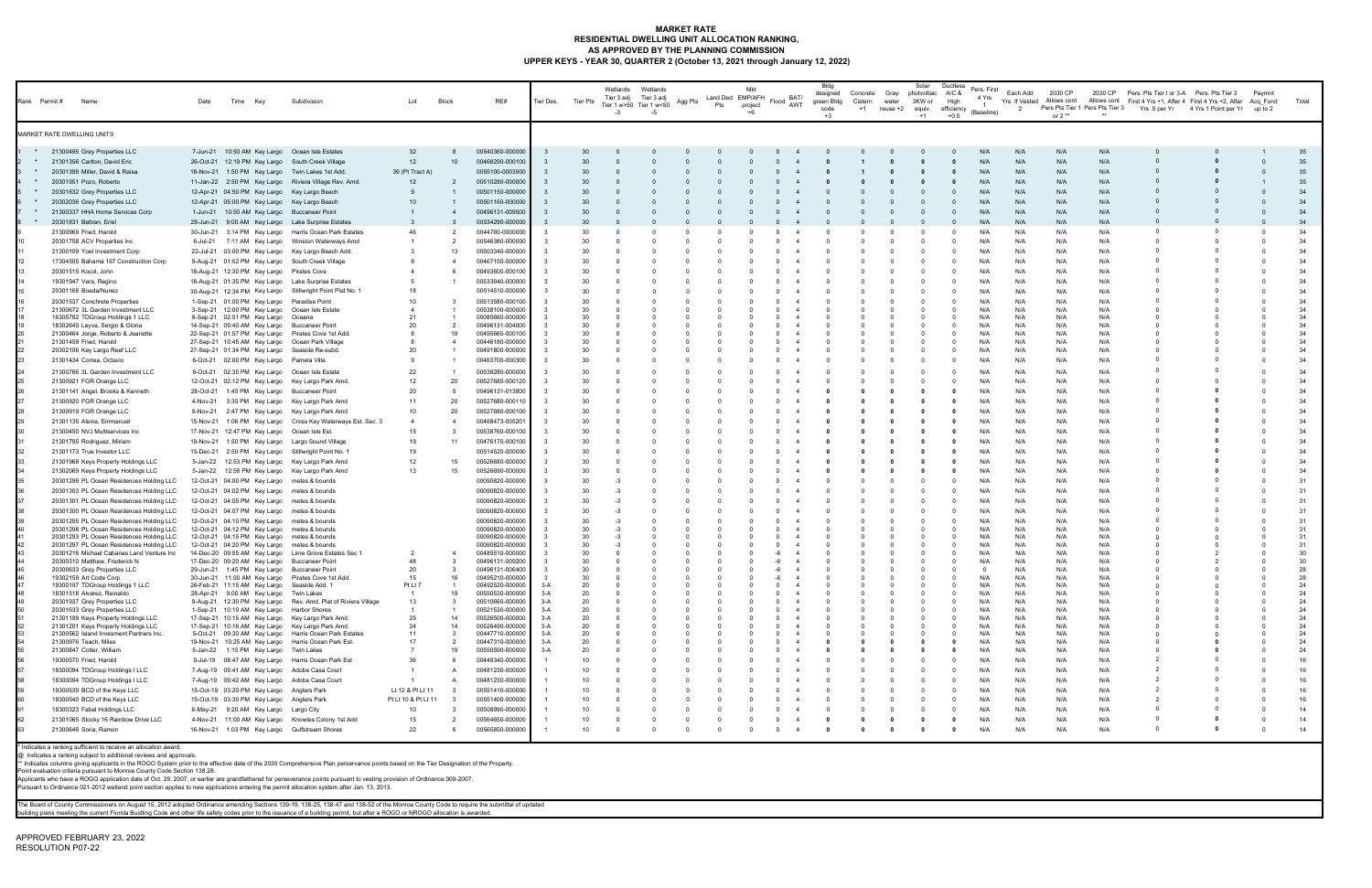# **ADMINISTRATIVE RELIEF RESIDENTIAL DWELLING UNIT ALLOCATION RANKING, AS APPROVED BY THE PLANNING COMMISSION UPPER KEYS - YEAR 30, QUARTER 2 (October 13, 2021 through January 12, 2022)**

| Permit#<br>Name<br>Rank                                   | Time<br>Date | Key<br>Subdivision | Lot | Block | RE# | Tier Des. | Tier Pts | Wetlands<br>Wetlands<br>Tier 3 adj Tier 3 adj<br>Tier 1 w>50 Tier 1 w<50 -<br>$-3$<br>-5 | Land Ded<br>Agg Pts<br>Pts | Mkt<br>Flood BAT/A<br>EMP/AFH<br>project +6 | Bldg<br>designed<br>green Bldg<br>code<br>$+3$ | Concrete<br>Cistern +1 | Gray water<br>$reuse +2$ | Solar<br>photvoltaic<br>3KW or<br>equiv.<br>$+1$ | Ductless A/C<br>& High<br>efficiency<br>+0.5 |
|-----------------------------------------------------------|--------------|--------------------|-----|-------|-----|-----------|----------|------------------------------------------------------------------------------------------|----------------------------|---------------------------------------------|------------------------------------------------|------------------------|--------------------------|--------------------------------------------------|----------------------------------------------|
| <b>MARKET RATE DWELLING UNITS (ADMINISTRATIVE RELIEF)</b> |              |                    |     |       |     |           |          |                                                                                          |                            |                                             |                                                |                        |                          |                                                  |                                              |

\* Indicates a ranking sufficient to receive an allocation award<br>@\_Indicates a ranking subject to additional reviews and approvals<br>Point evaluation criteria pursuant to Monroe County Code Section 138.2ξ<br>Applicants who have

The Board of County Commissioners on August 15, 2012 adopted Ordinance amending Sections 139-19, 138-25, 138-47 and 138-52 of the Monroe County Code to require the submittal of updated<br>building plans meeting the current Fl

| A/C<br>h<br>cy | Pers. First 4<br>Yrs<br>$\overline{1}$<br>(Baseline) | Each Add<br>Yrs If<br>Vested 2 | 2030 CP<br>Allows cont Allows cont<br>Pers Pts Tier Pers Pts Tier<br>1 or 2 ** | 2030 CP<br>$3**$ | Pers. Pts<br>Yrs .5 per<br>Yr | Tier I or 3- Pers, Pts<br>A First 4 Tier 3 First 4<br>After 4 4 Yrs 1 Point<br>per Yr | Paymnt<br>Yrs +1, Yrs +2, After Acq Fund up<br>to $2$ | Total |
|----------------|------------------------------------------------------|--------------------------------|--------------------------------------------------------------------------------|------------------|-------------------------------|---------------------------------------------------------------------------------------|-------------------------------------------------------|-------|
|                |                                                      |                                |                                                                                |                  |                               |                                                                                       |                                                       |       |
|                |                                                      |                                |                                                                                |                  |                               |                                                                                       |                                                       |       |
|                |                                                      |                                |                                                                                |                  |                               |                                                                                       |                                                       |       |
|                |                                                      |                                |                                                                                |                  |                               |                                                                                       |                                                       |       |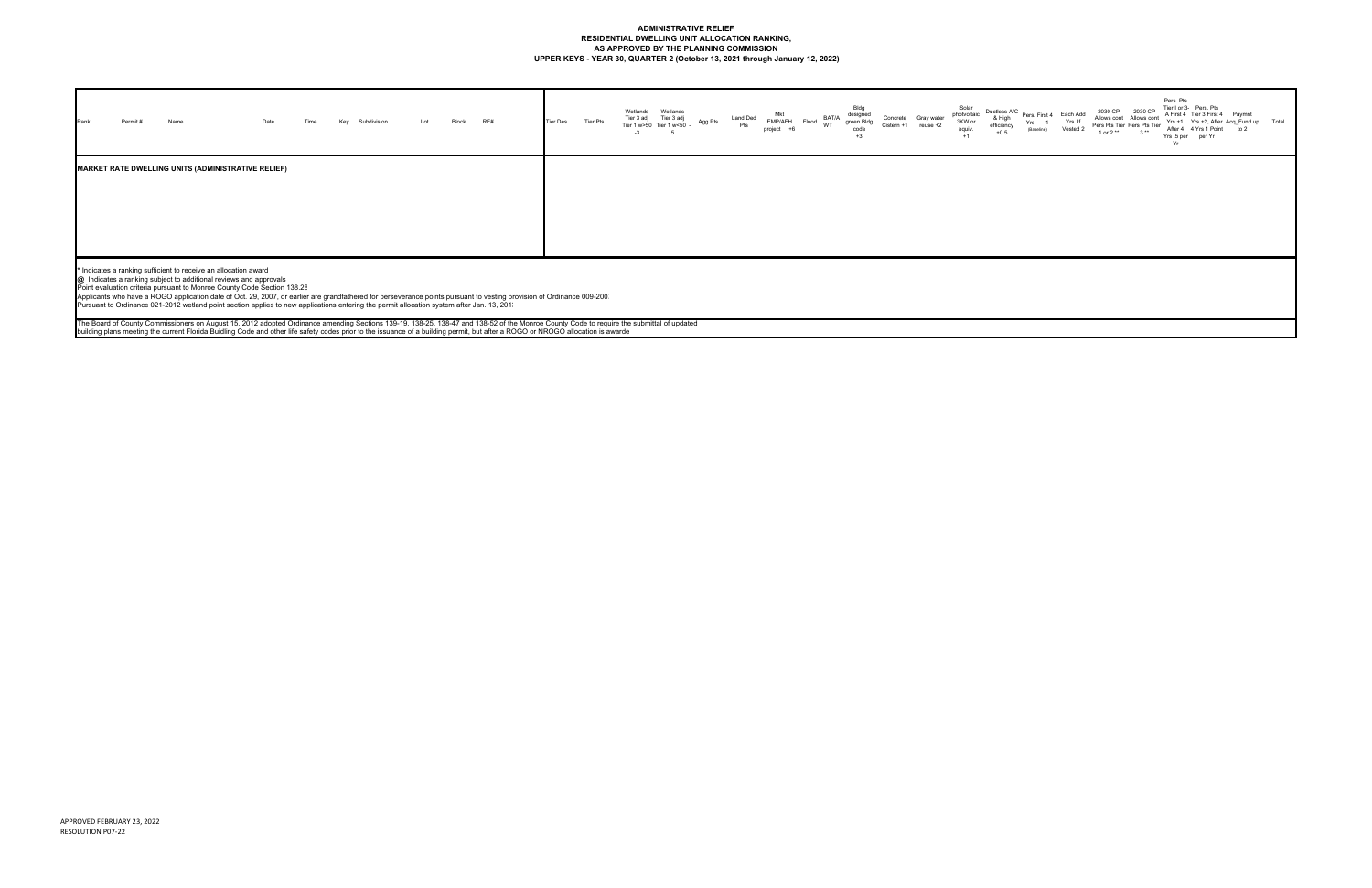## **AFFORDABLE HOUSING RESIDENTIAL DWELLING UNIT ALLOCATION RANKING, AS APPROVED BY THE PLANNING COMMISSION UPPER AND LOWER KEYS - YEAR 30, QUARTER 2 (October 13, 2021 through January 12, 2022)**

| Rank<br>Permit # Name                                                                            | Date | Time | Key | Subdivision | Lot | <b>Block</b> | RE# | Tier Des. Tier Pts Tier 1 w>50 Tier 1 w<50 $\sim$ | -3 | Wetlands Wetlands<br>Tier 3 adj Tier 3 adj<br>-5 | Agg Pts | Land Ded EMP/AFH<br>Flood AWT straight Flood AWT green | Mkt<br>project | Bldg<br>designed<br>green Bldg<br>code<br>$+3$ | Concrete Gray photvoltaic<br>$+1$ | water<br>reuse +2 | Solar<br>3KW or<br>equiv. | Ductless<br>efficiency<br>$+0.5$ | Pers. First Each Add<br>$\sim$ AC & High 4 Yrs 1 Yrs If Vested<br>(Baseline) | 2030 CP<br>or $2**$ | 2030 CP<br>Allows cont Allows cont<br>Pers Pts Tier 1 Pers Pts Tier 3 | Pers. Pts Tier I or 3-A  Pers. Pts Tier 3<br>First 4 Yrs +1, After 4 First 4 Yrs +2, After Acq_Fund<br>Yrs .5 per Yr 4 Yrs 1 Point per Yr up to 2 | Paymnt | Total |
|--------------------------------------------------------------------------------------------------|------|------|-----|-------------|-----|--------------|-----|---------------------------------------------------|----|--------------------------------------------------|---------|--------------------------------------------------------|----------------|------------------------------------------------|-----------------------------------|-------------------|---------------------------|----------------------------------|------------------------------------------------------------------------------|---------------------|-----------------------------------------------------------------------|---------------------------------------------------------------------------------------------------------------------------------------------------|--------|-------|
| AFFORDABLE DWELLING UNITS<br>Very Low, Low, Median Income                                        |      |      |     |             |     |              |     |                                                   |    |                                                  |         |                                                        |                |                                                |                                   |                   |                           |                                  |                                                                              |                     |                                                                       |                                                                                                                                                   |        |       |
| No applicants under Very Low, Low, Median Income<br>AFFORDABLE DWELLING UNITS<br>Moderate Income |      |      |     |             |     |              |     |                                                   |    |                                                  |         |                                                        |                |                                                |                                   |                   |                           |                                  |                                                                              |                     |                                                                       |                                                                                                                                                   |        |       |
| No applicants under Moderate Income                                                              |      |      |     |             |     |              |     |                                                   |    |                                                  |         |                                                        |                |                                                |                                   |                   |                           |                                  |                                                                              |                     |                                                                       |                                                                                                                                                   |        |       |

The Board of County Commissioners on August 15, 2012 adopted Ordinance amending Sections 139-19, 138-25, 138-47 and 138-52 of the Monroe County Code to require the submittal of updated building plans meeting the current Florida Buidling Code and other life safety codes prior to the issuance of a building permit, but after a ROGO or NROGO allocation is awarded

\* Indicates a ranking sufficient to receive an allocation award.

@ Indicates a ranking subject to additional reviews and approvals.

\*\* Indicates columns giving applicants in the ROGO System prior to the effective date of the 2030 Comprehensive Plan perservance points based on the Tier Designation of the Property

Point evaluation criteria pursuant to Monroe County Code Section 138.28

Applicants who have a ROGO application date of Oct. 29, 2007, or earlier are grandfathered for perseverance points pursuant to vesting provision of Ordinance 009-2007

Pursuant to Ordinance 021-2012 wetland point section applies to new applications entering the permit allocation system after Jan. 13, 2013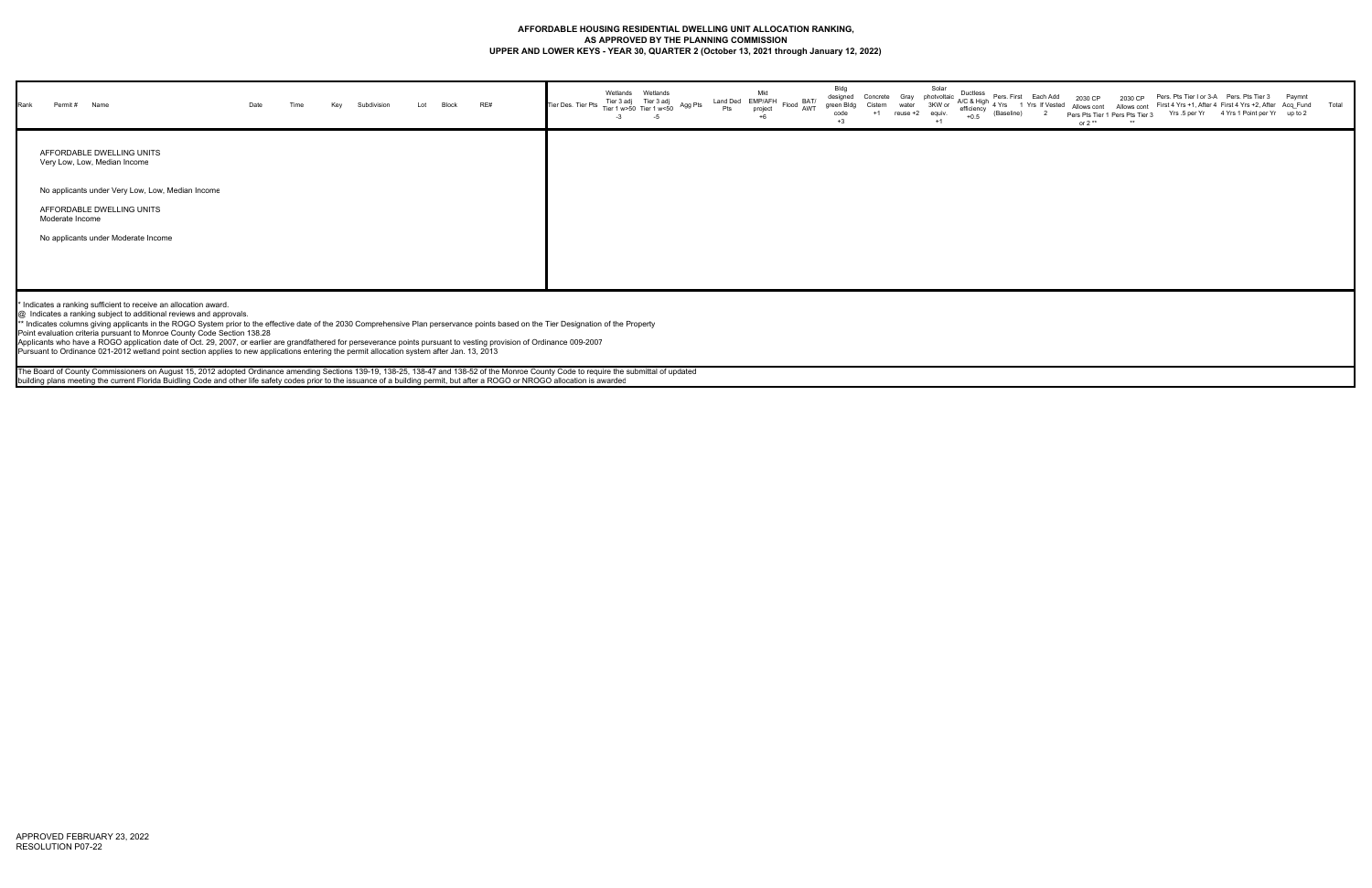#### **MARKET RATE RESIDENTIAL DWELLING UNIT ALLOCATION RANKING, AS APPROVED BY THE PLANNING COMMISSION BIG PINE KEY and NO NAME KEY - YEAR 30, QUARTER 2 (October 13, 2021 through January 12, 2022)**

| Rank  | Permit # | Name                              | Date      | Time     | Key            | Subdivision                               |                 | Lot Block RE# |                 | Tier Des. | Tier Pts | Tier 1   | Wetlands Wetlands<br>Tier 1<br>w>50 -3 w<50 -5 | Tier 3 adj Tier 3 adj Located on<br>No Name | Marsch<br>Rabbit/<br>Buffer | Key Deer<br>Corridor | Agg Pts | Land Ded<br>Pts | Paymnt<br>Acq_Fund<br>up to 2 | EMP/AFH BAT/A<br>project<br>$+6$ | WT | Bldg<br>designed<br>green Bldg<br>code<br>$+3$ | Concrete<br>Cistern +1 | Gray<br>water<br>reuse<br>$+2$ | Solar<br>photvoltaic<br>3KW or<br>equiv.<br>$+1$ | Ductless<br>A/C &<br>High<br>efficiency<br>$+0.5$ | Flood | Pers.<br>Baseline<br>Prior to<br>07/13/2016 | Grandfathered<br>Vested 2 per Yr | 2030 CP Allows<br>cont Pers Pts<br>Tier 1 or 2** | 2030 CP<br>Allows cont<br>Pers Pts Tier 3 | Pers. Pts Tier I<br>or 2 First 4 Yrs<br>+1, After 4 Yrs<br>.5 per Yr | Pers. Pts<br>Tier 3 First 4<br>Yrs +2, After Total<br>4 Yrs 1 Point<br>per Yr |      |
|-------|----------|-----------------------------------|-----------|----------|----------------|-------------------------------------------|-----------------|---------------|-----------------|-----------|----------|----------|------------------------------------------------|---------------------------------------------|-----------------------------|----------------------|---------|-----------------|-------------------------------|----------------------------------|----|------------------------------------------------|------------------------|--------------------------------|--------------------------------------------------|---------------------------------------------------|-------|---------------------------------------------|----------------------------------|--------------------------------------------------|-------------------------------------------|----------------------------------------------------------------------|-------------------------------------------------------------------------------|------|
|       |          | MARKET RATE DWELLING UNITS        |           |          |                |                                           |                 |               |                 |           |          |          |                                                |                                             |                             |                      |         |                 |                               |                                  |    |                                                |                        |                                |                                                  |                                                   |       |                                             |                                  |                                                  |                                           |                                                                      |                                                                               |      |
| $1 *$ | 20100952 | Berlin, Frank                     | 17-Jun-20 | 11:20 AM |                | Big Pine Pine Channel Estates Sec. 2      | 11              |               | 00250420-000000 |           |          |          |                                                |                                             |                             |                      |         |                 |                               |                                  |    |                                                |                        |                                |                                                  |                                                   |       | N/f                                         | N/A                              | N/A                                              | N/A                                       |                                                                      |                                                                               | 26   |
|       | 20102739 | Cahill, Stephanie                 | 12-Jan-21 | 10:34 AM |                | Big Pine Cahill Pines & Palms             |                 |               | 00246060-000000 |           | 20       |          |                                                |                                             |                             |                      |         |                 |                               |                                  |    |                                                |                        |                                |                                                  |                                                   |       | N/f                                         | N/A                              | N/A                                              | N/A                                       |                                                                      |                                                                               | 26   |
|       | 21100915 | Riera, Deborah                    | 22-Jun-21 | 11:23 AM |                | Big Pine Pine Channel Est. Sec 2          | 49              |               | 00250280-000000 |           | 20       |          |                                                |                                             |                             |                      |         |                 |                               |                                  |    |                                                |                        |                                |                                                  |                                                   |       | N/f                                         | N/A                              | N/A                                              | N/A                                       |                                                                      |                                                                               | 25   |
|       |          | 21100744 Meyer and Boumerhi 2 LLC | 9-Jul-21  | 1:50 PM  |                | Big Pine Cahill Pines & Palms             | 32              |               | 00245370-000000 |           |          |          |                                                |                                             |                             |                      |         |                 |                               |                                  |    |                                                |                        |                                |                                                  |                                                   |       | N/f                                         | N/A                              | N/A                                              | N/A                                       |                                                                      |                                                                               | 25   |
|       | 21102526 | Pierre Boumerhi LLC               | 29-Sep-21 | 11:12 AM |                | Big Pine Pine Channel Estates Sec. 2      | 47              |               | 00249760-000000 |           | 20       |          |                                                |                                             |                             |                      |         |                 |                               |                                  |    |                                                |                        |                                |                                                  |                                                   |       | N/f                                         | N/A                              | N/A                                              | N/A                                       |                                                                      |                                                                               | 25   |
|       | 10103101 | Mackenzie, William                | 17-Sep-10 | 10:40 AM |                | Big Pine metes and bounds                 |                 |               | 00111880.000205 |           | 20       |          |                                                |                                             |                             |                      |         |                 |                               |                                  |    |                                                |                        |                                |                                                  |                                                   |       |                                             | N/A                              | N/A                                              |                                           | N/L                                                                  | N/A                                                                           | 24   |
|       | 21103399 | Gregory, David                    | 12-Jan-22 | 11:55 AM |                | Big Pine Hollerich                        |                 |               | 00285410-000000 |           | 20       |          |                                                |                                             |                             |                      |         |                 |                               |                                  |    |                                                |                        |                                |                                                  |                                                   |       | N/A                                         | N/f                              | N/A                                              | N/A                                       |                                                                      |                                                                               | 24   |
|       | 14102030 | Strickland, Stephen               | 21-Sep-15 | 10:10 AM | Big Pine       | Doctors Arm 1st Add                       | 1&2             |               | 00312020.000000 |           | 10       |          |                                                |                                             |                             |                      |         |                 |                               |                                  |    |                                                |                        |                                |                                                  |                                                   |       | N/f                                         | N/A                              | N/A                                              | N/A                                       |                                                                      |                                                                               | 22   |
|       | 08101995 | Perez, Orlando                    | 24-Jul-08 | 09:47 AM |                | Big Pine Tropical Bay                     |                 |               | 00312890.000000 |           | 10       | N/A      | N/A                                            |                                             |                             |                      |         |                 |                               |                                  |    |                                                |                        |                                |                                                  |                                                   |       |                                             | N/A                              |                                                  | N/A                                       | N/P                                                                  | N/A                                                                           | 21   |
| 10    | 08102801 | Bahn (Rev. Trust)                 | 14-Oct-08 | 02:27 PM |                | Big Pine Doctors Arm 1st Add.             |                 |               | 00311610.000000 |           | 10       | $N/\rho$ | N/f                                            |                                             |                             |                      |         |                 |                               |                                  |    |                                                |                        |                                |                                                  |                                                   |       |                                             | N/A                              |                                                  | N/A                                       | N/A                                                                  | N/A                                                                           | 21   |
| 11    | 05100259 | Vasquez, Jovan                    | 10-Aug-09 | 08:55 AM |                | Big Pine Doctors Arm 3rd Add. Sec. B      |                 |               | 00312572.000600 |           | 10       | N/A      | N/f                                            |                                             |                             |                      |         |                 |                               |                                  |    |                                                |                        |                                |                                                  |                                                   |       |                                             | N/f                              |                                                  | N/A                                       | N/A                                                                  | N/A                                                                           | 21   |
| 12    | 09102047 | Eline, William                    | 9-Nov-09  | 01:34 PM |                | Big Pine Eden Pines Colony 3rd Add.       |                 | 23            | 00271260.000000 |           | 10       | $N/\rho$ | N/I                                            |                                             |                             |                      |         |                 |                               |                                  |    |                                                |                        |                                |                                                  |                                                   |       |                                             | N/f                              |                                                  | N/A                                       | N/A                                                                  | N/A                                                                           | 21   |
| 13    | 15106174 | Ash, Andrew                       | 28-Jul-16 | 02:20 PM |                | Big Pine Tropical Bay 2nd Add.            |                 |               | 00313290.000000 |           | 10       |          |                                                |                                             |                             |                      |         |                 |                               |                                  |    |                                                |                        |                                |                                                  |                                                   |       |                                             | N/f                              | N/A                                              | N/A                                       | 4.5                                                                  |                                                                               | 18.5 |
| 14    | 16104897 | Kyle Kaiser E Trust               | 26-Sep-16 | 02:10 PM |                | Big Pine Doctors Arm 3rd Add. Sec. B      | 15              |               | 00312572.001600 |           | 10       |          |                                                |                                             |                             |                      |         |                 |                               |                                  |    |                                                |                        |                                |                                                  |                                                   |       | N/f                                         | N/f                              | N/A                                              | N/A                                       | 4.5                                                                  |                                                                               | 18.5 |
| 15    |          | 16107781 Urton, Timothy           | 6-Jan-17  | 09:00 AM |                | Big Pine Doctors Arm Subd 3rd Add. Sec. C |                 |               | 00312573-000200 |           | 10       |          |                                                |                                             |                             |                      |         |                 |                               |                                  |    |                                                |                        |                                |                                                  |                                                   |       | N/f                                         | N/A                              | N/A                                              | N/A                                       | 4.5                                                                  |                                                                               | 18.5 |
| 16    | 17104430 | <b>Horvath Family Trust</b>       | 28-Nov-17 | 08:30 AM |                | Big Pine Tropical Bay 3rd Add.            | 10              |               | 00313840-000000 |           |          |          |                                                |                                             |                             |                      |         |                 |                               |                                  |    |                                                |                        |                                |                                                  |                                                   |       | N/f                                         | N/A                              | N/A                                              | N/A                                       |                                                                      |                                                                               | 18   |
| 17    | 16103836 | Rothdeutsch, Thomas               | 29-May-19 | 09:30 AM |                | Big Pine Tropical Bay 3rd Add.            | 12 <sup>2</sup> |               | 00314240-000000 |           | 10       |          |                                                |                                             |                             |                      |         |                 |                               |                                  |    |                                                |                        |                                |                                                  |                                                   |       | N/f                                         | N/A                              | N/A                                              | N/A                                       |                                                                      |                                                                               | 16   |
| 18    | 16103833 | Rothdeutsch, Judy                 | 30-Jul-19 | 01:50 PM |                | Big Pine Tropical Bay 3rd Add             |                 |               | 00313630-000000 |           |          |          |                                                |                                             |                             |                      |         |                 |                               |                                  |    |                                                |                        |                                |                                                  |                                                   |       | N/A                                         | N/A                              | N/A                                              | N/A                                       |                                                                      |                                                                               | 16   |
| 19    | 21100171 | Baster/Sanchez                    | 15-Apr-21 | 9:30 AM  |                | Big Pine Tropical Bay 3rd Add.            |                 |               | 00313490-000000 |           | 10       |          |                                                |                                             |                             |                      |         |                 |                               |                                  |    |                                                |                        |                                |                                                  |                                                   |       |                                             | N/A                              | N/A                                              | N/A                                       |                                                                      |                                                                               | 14   |
| 20    | 09102784 | Pereira, Carlos                   | 22-Oct-09 | 10:44 AM |                | Big Pine Port Pine Heights                | -9              |               | 00290190.000000 |           |          |          |                                                |                                             |                             |                      |         |                 |                               |                                  |    |                                                |                        |                                |                                                  |                                                   |       |                                             | N/A                              |                                                  | N/A                                       | N/L                                                                  | N/A                                                                           |      |
| 21    | 20103022 | Sikora, Edward                    | 12-Jul-21 | 2:00 PM  |                | Big Pine Doctors Arm 1st Add.             | 23 & 24         |               | 00312240-000000 |           | 10       |          |                                                |                                             |                             |                      |         |                 |                               |                                  |    |                                                |                        |                                |                                                  |                                                   |       | N/A                                         | N/A                              | N/A                                              | N/A                                       |                                                                      |                                                                               |      |
| 22    | 17106948 | Krieger, Steven                   | 20-Mar-18 | 11:30 AM | Big Pine Sands |                                           | 14              | 36            | 00305090-000100 |           |          |          |                                                |                                             |                             | $-10$                |         |                 |                               |                                  |    |                                                |                        |                                |                                                  |                                                   |       | N/A                                         | N/A                              | N/A                                              | N/A                                       |                                                                      |                                                                               |      |

@\_Indicates a ranking subject to additional reviews and approvals.<br>\*\* Indicates columns giving applicants in the ROGO System prior to the effective date of the 2030 Comprehensive Plan perservance points based on the Tier D

Note a Tier 1 allocation award was made Quarter 1 Year 28, November 19, 2019. Monroe County Code Section 138-24 (5)(a) limits the maximum ROGO allocations in Tier I shall be no more than one evry two years

Point evaluation criteria pursuant to Monroe County Code Section 138.28.

Applicants who have a ROGO application date of Oct. 29, 2007, or earlier are grandfathered for perseverance points pursuant to vesting provision of Ordinance 009-2007.<br>Pursuant to Ordinance 021-2012 wetland point section a

New development is subject to the Habitat Conservation Plan and Incidental Take Permit (ITP) TE083411-0.<br>The Board of County Commissioners on August 15, 2012 adopted Ordinance amending Sections 139-19, 138-49, 138-47 and 1